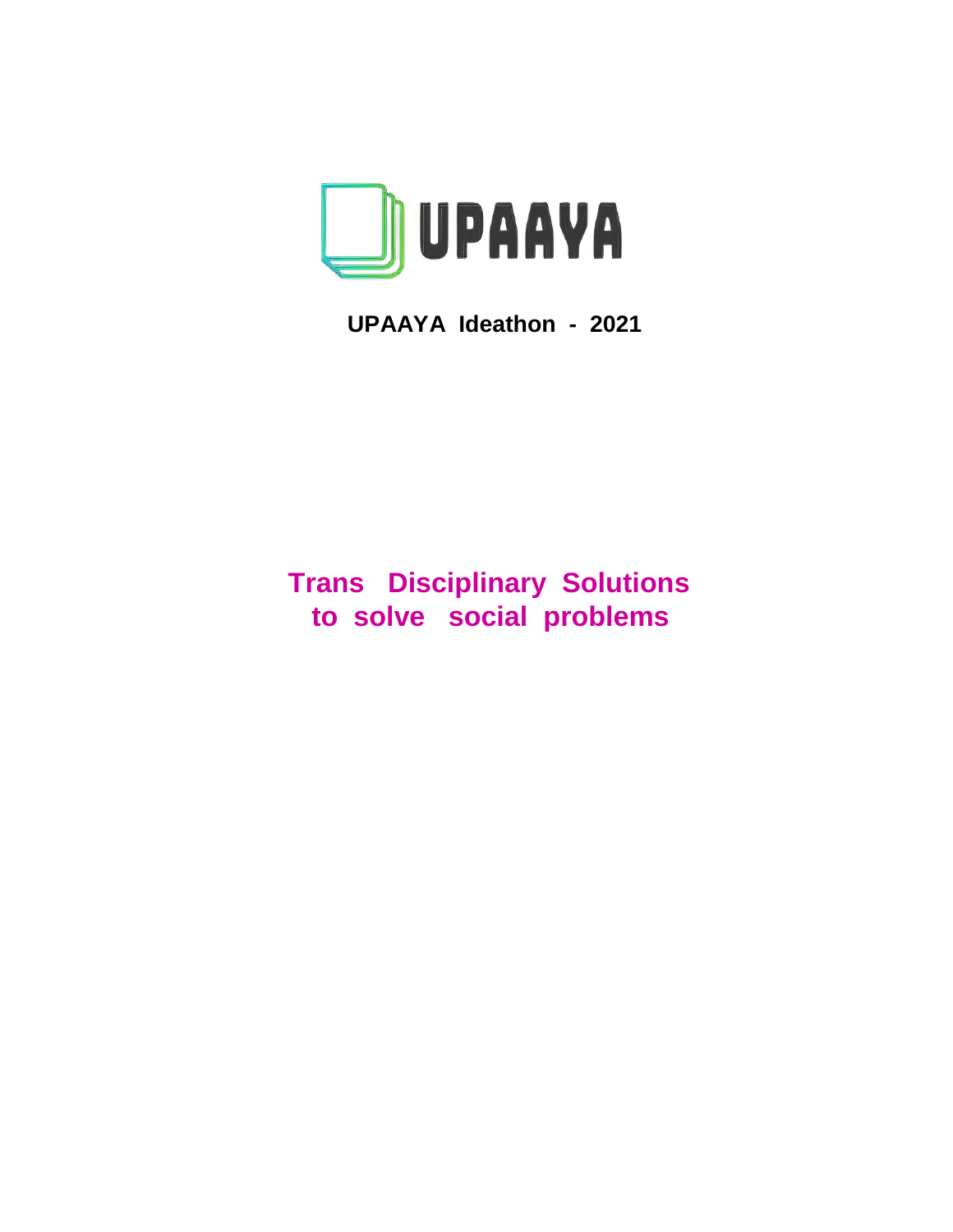## **Organising Committee**

## **PATRONS**

Sri. Sankar Viswanathan Vice President, VIT

Ms. Kadhambari S. Viswanathan Assistant Vice President, VIT

## **Co - Patrons**

Dr. V. S. Kanchana Bhaaskaran Pro - Vice Chancellor, VIT, Chennai

## **Chair Person**

Dr. S. K. Sudarsanam Dean - VITBS, Chennai

## **Conveners**

Rajkumar Murugesan Industry Partnership Cell , VIT, Chennai

Dr. Shwetha M. Krishnappa Assistant Professor , VITBS, Chennai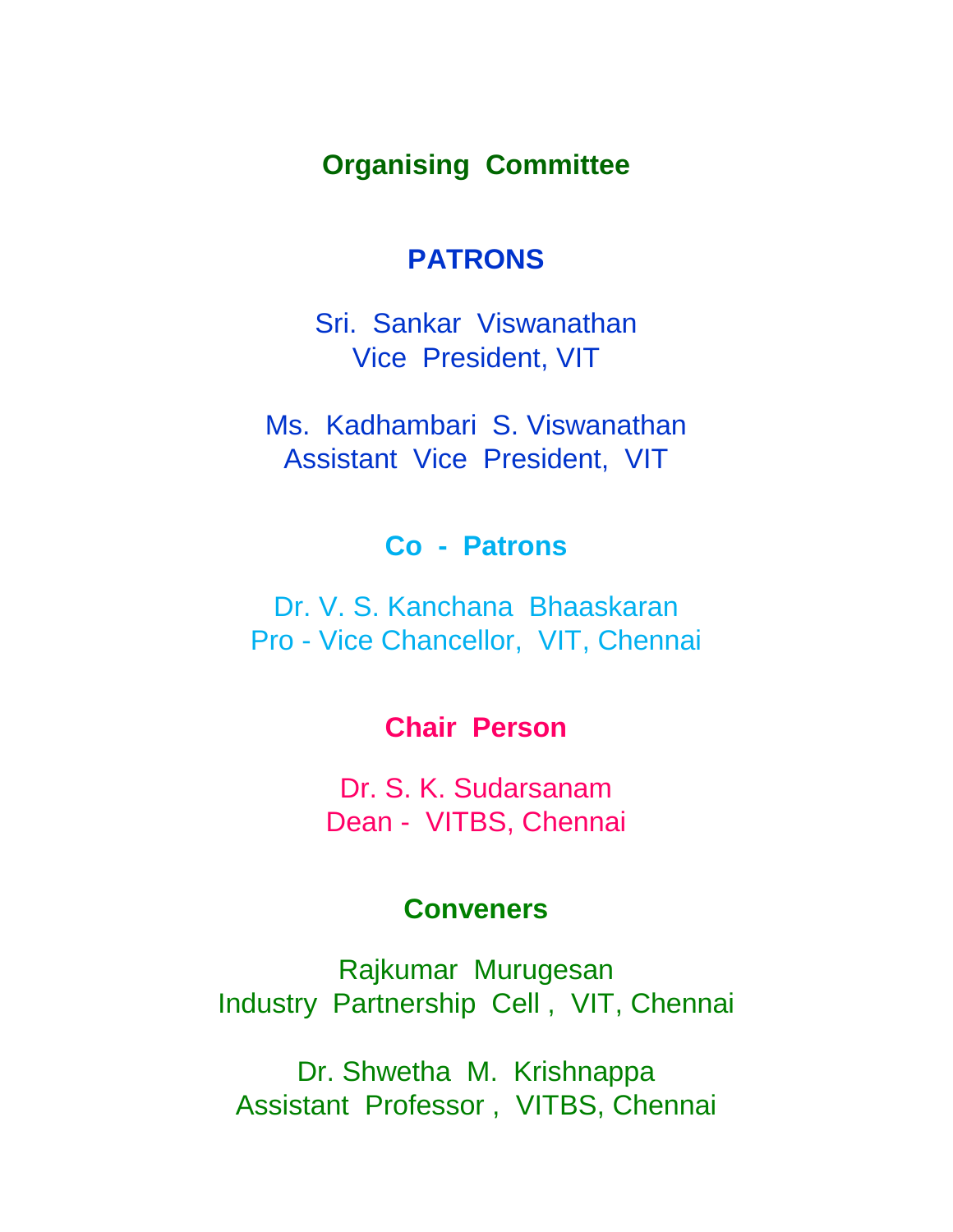## **ABOUT**

An idea is a seed to Opportunities and Team Upaaya is inviting you to participate in a month long Ideathon with an aim to find solutions to some of the most challenging social problems in the field of Agriculture, Education & Healthcare (Hint: Find the problems under Themes :) !!!).

## **THEMES**

## **HEALTHCARE**

**1. Mental health - Detection, Awareness & Amelioration:**



A study in 2017 revealed that 14% of India's population suffered from mental health ailments, including 45.7 million suffering from depressive disorders and 49 million from anxiety disorders. Despite this, mental health is one of the most overlooked areas in the Indian Society. There is plenty that needs to be done at all stages right from detection to amelioration. As a part of this theme, we are looking for ideas that can help improve the mental health landscape using technology.

[https://www.ideasforindia.in/topics/human-development/understanding-india-s-mental-he](https://www.ideasforindia.in/topics/human-development/understanding-india-s-mental-health-crisis.html)  [alth-crisis.html](https://www.ideasforindia.in/topics/human-development/understanding-india-s-mental-health-crisis.html)

## **2. Improving access and awareness to generic medicines:**

A generic drug is identical or bio-equivalent to a brand-name drug in dosage



form, safety, strength, route of administration, quality, performance characteristics and intended use. Basically, they are cheaper versions of branded drugs. Being cost-effective, they have the potential to make affordable healthcare a reality to the majorly lower-middle class population of our country.

Government initiatives like Pradhna Mantri Bharatiya Janaushadhi Pariyojana have increased adoption and availability of generic medicines. However, it is quite far from what is desirable. Lack of awareness and availability, physicians not prescribing it themselves etc have been some of the major hurdles the contract of the contract of the contract of the contract of the contract of the contract of the contract of the contract of the contract of the contract of the contract of the contract of the contract of the co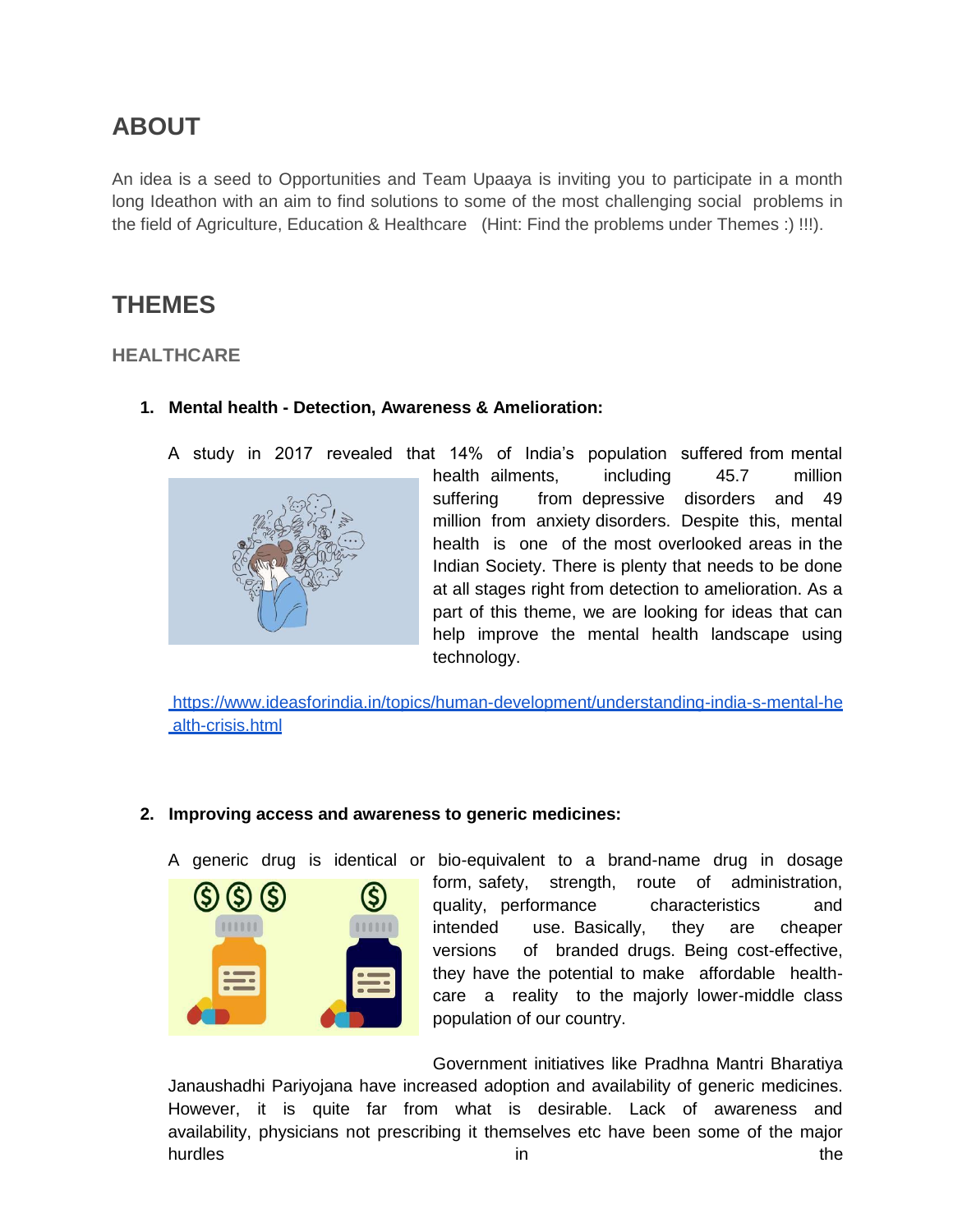adoption of generics. This theme challenges inventors to come up with ways to improve access, adoption, awareness or any aspect related to the landscape of generic medicines in India.

[https://science.thewire.in/health/what-you-need-to-know-about-generic-drugs-and-why](https://science.thewire.in/health/what-you-need-to-know-about-generic-drugs-and-why-they-matter/)[they-matter/](https://science.thewire.in/health/what-you-need-to-know-about-generic-drugs-and-why-they-matter/)

[https://www.thepharmaletter.com/article/india-s-generic-drugmakers-thriving-as-people](https://www.thepharmaletter.com/article/india-s-generic-drugmakers-thriving-as-people-favor-lower-cost-drug)[favor-lower-cost-drug](https://www.thepharmaletter.com/article/india-s-generic-drugmakers-thriving-as-people-favor-lower-cost-drug) 

#### **3. Remote healthcare:**



WHO recommends a doctor-population ratio of 1:1000 while the current population ratio in India is only 0.62:1000. Getting new doctors and physicians onboard is a time consuming process and hence this ratio can be expected to be low for some time to come.

This simply means we don't have enough medical care takers. What makes this worse is the skew in the available resources. Nearly 60% of healthcare workers practice in urban areas and on an average people in rural areas spend 1.5 times more on treatment of a disease because it was diagnosed at a at a control at a method at a control at a control at a control at a control at a control at a control at a control at a control at a control at a control at a control at a control at  $\alpha$  control at a contr

later stage.

This is where remote healthcare solutions can change the landscape. For medical facilities, it can potentially shorten the length of hospitalization, relieve medical staff, raise effectiveness of the treatment, early-diagnosis etc, for both rural and urban areas. With this in mind, this theme aims to challenge innovators to come up with remote care solutions that can improve the current healthcare scenario.

[https://economictimes.indiatimes.com/blogs/et-commentary/going-remote-brings-healthc](https://economictimes.indiatimes.com/blogs/et-commentary/going-remote-brings-healthcare-closer/)  [are-closer/](https://economictimes.indiatimes.com/blogs/et-commentary/going-remote-brings-healthcare-closer/)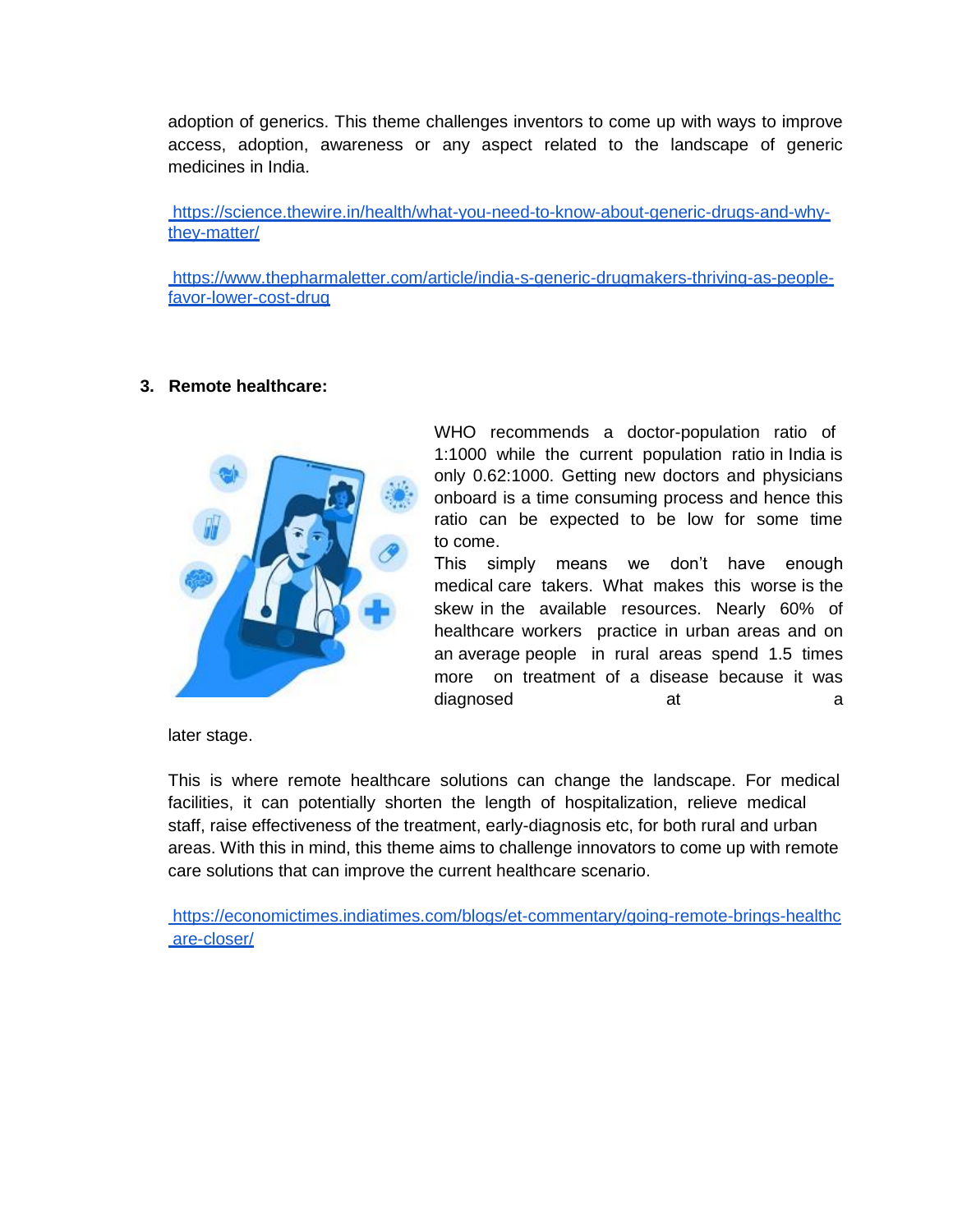### **EDUCATION:**

#### **1. Detecting learning disabilities at an early stage:**



Till as recently as the late 2000's, the term "Learning Disability" was absent from the educational system in India. It was officially recognized with the Persons with Disabilities Act (PWD) Act of 1995 being amended to include the Specific Learning Disabilities category.

A study in 2012 states that upwards of 10% students in India have learning disabilities. Considering the

student population of India that is a huge number. In tackling learning disabilities, one of the biggest challenges is early detection. There are not enough trained individuals to be able to accomplish this at a large scale. However, early detection is of paramount importance when it comes to an effective treatment as treatment becomes progressively difficult with time. In this challenge, we are looking for innovators to come up with solutions to aid in early detection of any kind of learning disability.

#### **2. Digital opportunities for upskilling rural women**



According to a study of 128 countries that included both developing and developed countries, if the female employment rates were to match male rates in the United States, the overall GDP would rise by 5%, in Japan by 9% and in developing economies like India, this can increase the GDP by 27%.

The biggest challenge in female employment in India comes from the rural areas due to reasons well-documented. There have been some fabled success stories in rural women employment like Godavari Akashkandil, Guna's Quilling, Anita Devi (Mushroom Lady of Bihar) to name a few, however,

they are few and far in between. To improve this, skilling and up-skilling is the need of the hour. The new pandemic age has taught us that we can do plenty digitally and that includes upskilling women in rural areas.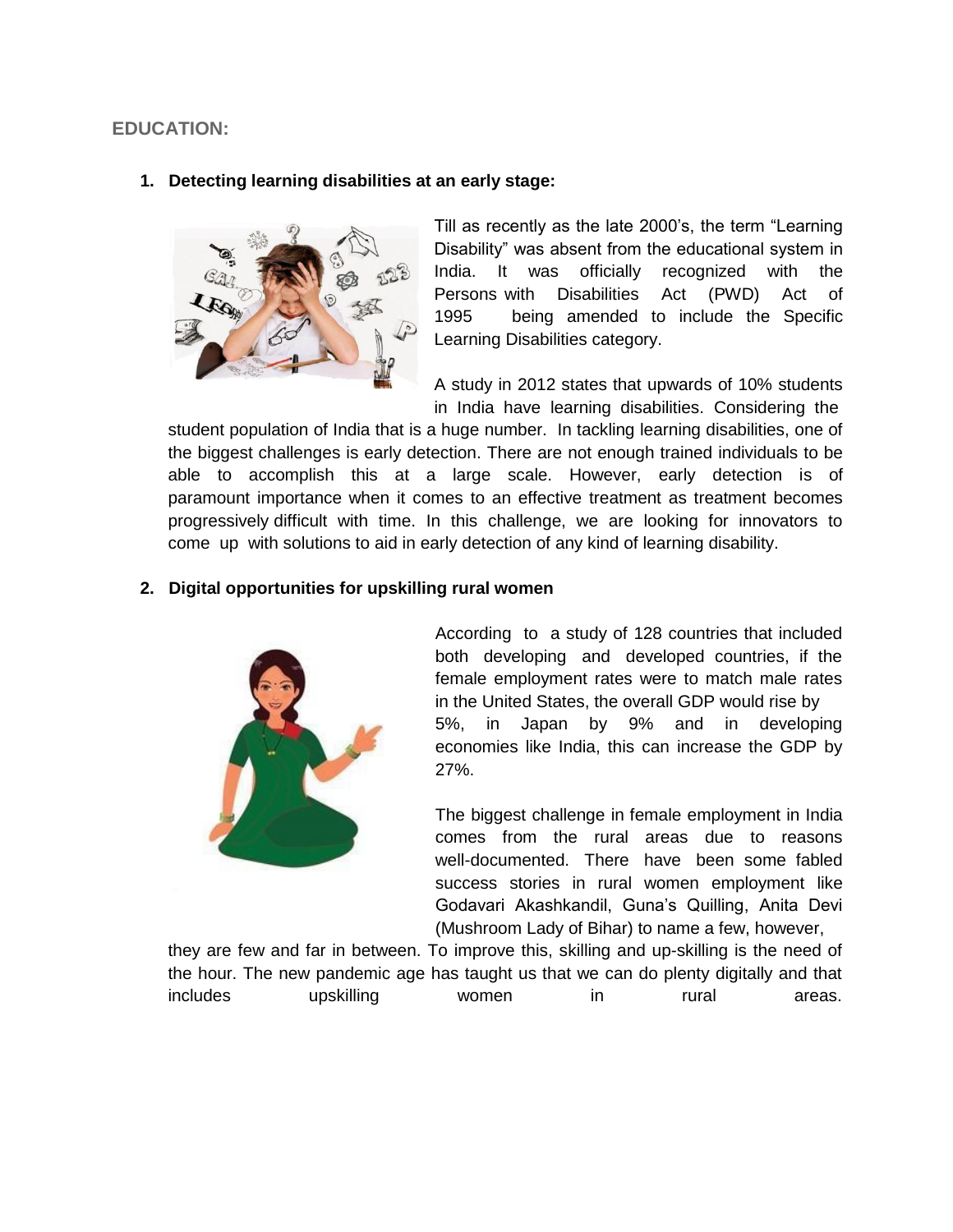We have largely been sleeping on the entrepreneurial capacity of the rural workforce especially women and through this challenge we aim to come up with solutions that can help digitally upskill rural women in a profitable venture form.

## **3. Improving skill assessment at primary and/or secondary level education**



I wanted to put some fancy stats at the beginning of the description for this theme as well. But I didn't find anything that might be relevant!! That goes to show how much the problem of skill assessment at an early stage needs to be studied and worked upon and the tremendous opportunity it presents. If I were to ask the readers to take a few minutes out and write on a

piece of paper their three most valuable skills, they might struggle and I assume most readers of this are at an advanced stage of education.

Most of us would appreciate assistance in figuring out our skills at an early stage so that we can build upon it and have a fulfilling career and yet as mentioned above, there is a dearth of solutions in this area. Like everything, technology can help here as well and more importantly make it available on a large scale in a way that helps make profit and keep it sustainable. Let's chalk out some ideas to improve skill assessment at primary and/or secondary level education as a part of this theme.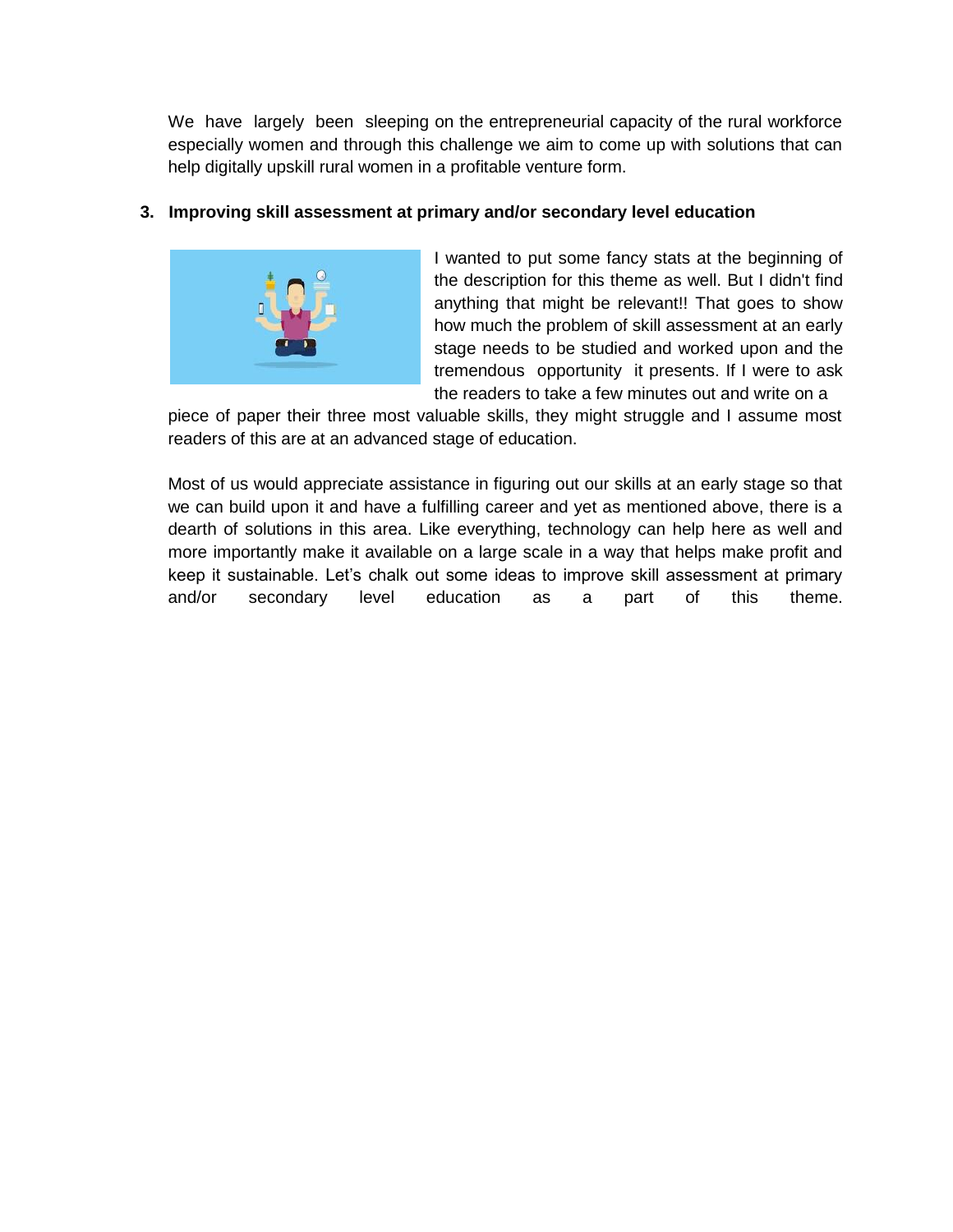## **AGRICULTURE:**

#### **1. Urban Agriculture**



According to the reports of FAO, by 2030, 60 % of the people in developing countries will likely live in cities. This rapid growth of city population in the developing world is placing enormous demands on urban food supply systems leading to food shortages during the time of crisis. Urban agriculture is one of the most promising solutions to overcome the crisis. The main idea behind practicing urban agriculture is to have easy access to locally grown food. Some of the

benefits of Urban agriculture include increased employment, reduced carbon footprint and strengthening cities resilience to climate change.

In India, Urban Agriculture is not a priority at the moment at the institutional level. The conditions presently existing in most Indian cities are not favorable for the easy adoption of Urban Agriculture



#### **2. Early prediction of onset of pest related issues in crops**

About 30-35% of the annual crop yield in India gets wasted because of pests. As per Associated Chambers of Commerce and Industry, crop losses amount to \$500 billion annually. Despite this, only 5% of research funds go into studies of crop losses as compared to 95% that goes into increasing agricultural production.

The nature of the problem in this case is such that it is possible to spot early symptoms in many cases before things get worse. The advancements in the field of Computer Vision especially have opened doors for some largescale deployable-on-the-ground

solutions. However, not many such solutions are present in the Indian context. Good solutions in this field have potential to save billions and as a part of this theme we are looking for the same that can particularly help with early detection of pest related issues in crops.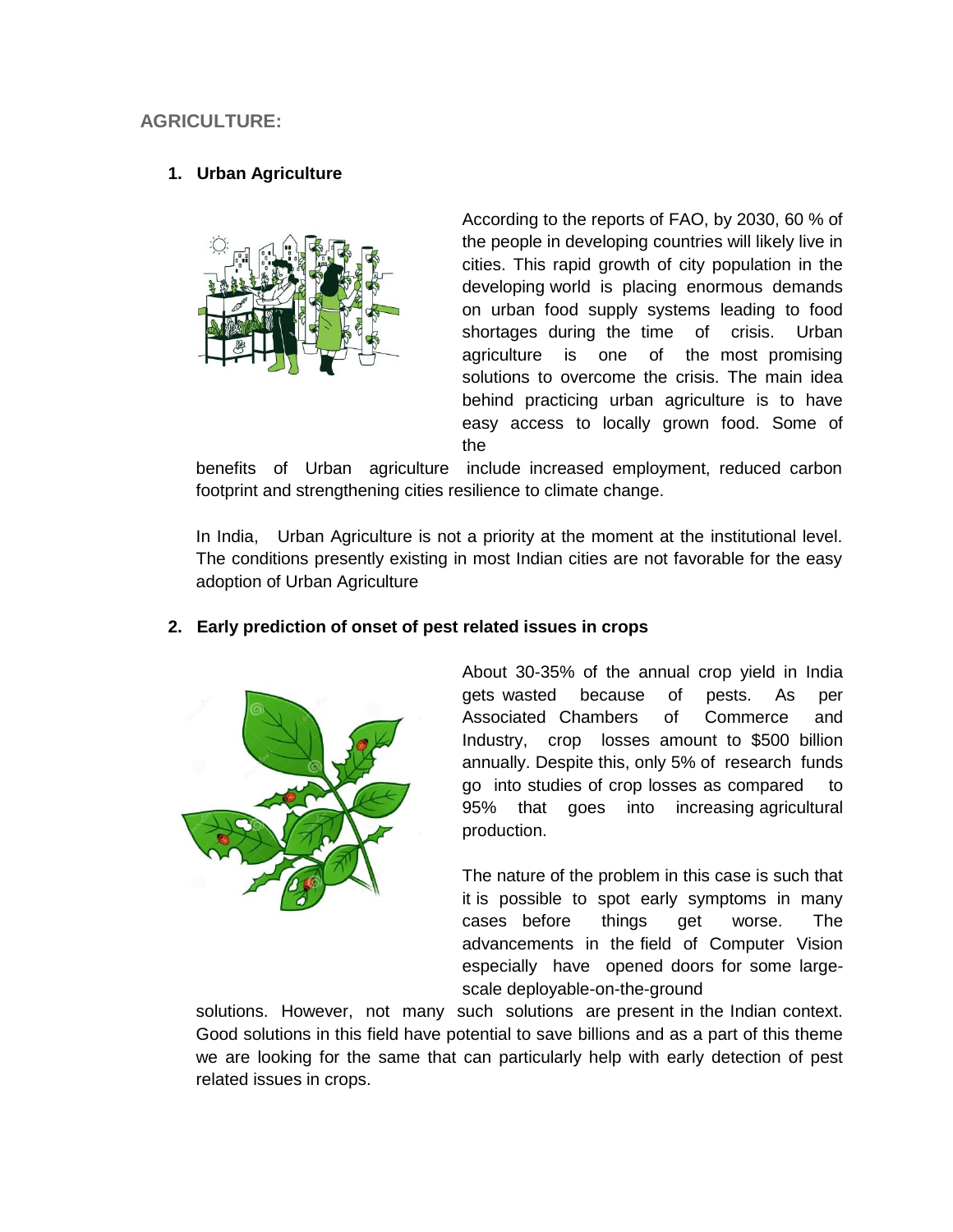[https://www.thehindu.com/news/national/pests-eat-away-35-of-total-crop-yield-says-icar](https://www.thehindu.com/news/national/pests-eat-away-35-of-total-crop-yield-says-icar-)   [scientist/article17368426.ece](https://www.thehindu.com/news/national/pests-eat-away-35-of-total-crop-yield-says-icar-scientist/article17368426.ece) 

 [https://www.downtoearth.org.in/news/climate-change/climate-change-to-make-pests](https://www.downtoearth.org.in/news/climate-change/climate-change-to-make-pests-%20%20%20%20%20%20%20%20%20%20%20hun)   [hun](https://www.downtoearth.org.in/news/climate-change/climate-change-to-make-pests-%20%20%20%20%20%20%20%20%20%20%20hun)[grier-cause-more-crop-loss-61497](https://www.downtoearth.org.in/news/climate-change/climate-change-to-make-pests-hungrier-cause-more-crop-loss-61497) 

<https://croplife.org/news/keeping-indias-pests-in-line/>

#### **3. Supply Chain Improvement in Agriculture**



About 20% of the agricultural production is lost due to improper logistics. The supply chains of agricultural commodities in India, are fraught with challenges stemming from the inherent problems of the agriculture sector. The agri supply chain system of the country is determined by different sartorial issues like dominance of small/ marginal farmers, fragmented supply chains, absence of scale economies, low level of processing/value addition, inadequacy of marketing infrastructure etc

The real measure of supply chain success is how well activities coordinate across the supply chain to create value for consumers, while increasing the profitability of every link in the supply chain. In other words, supply chain management is the integrated process of producing value for the end user or ultimate consumer. With this theme, we invite the bright minds to submit their proposals that provide solutions to the existing challenges.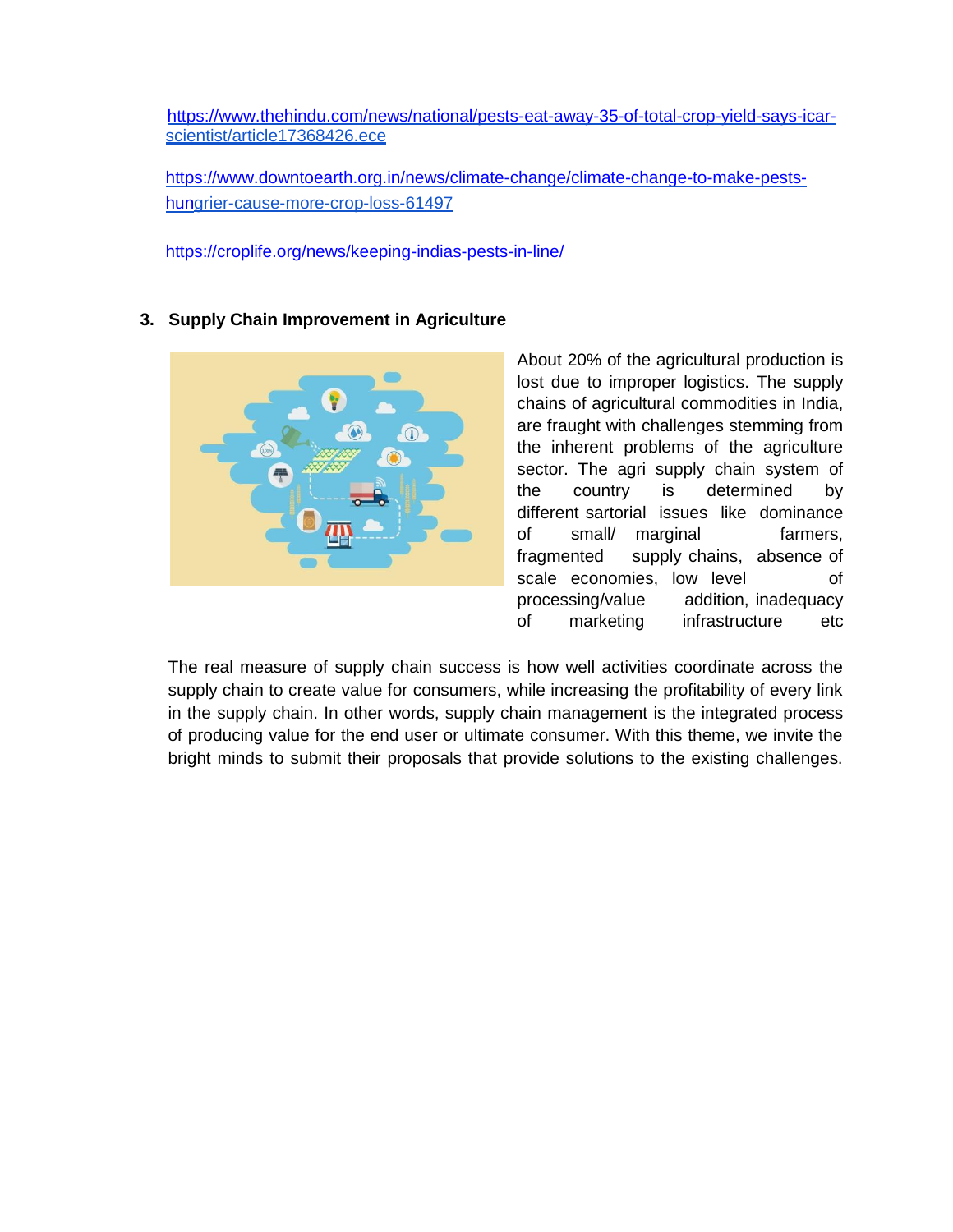## **DETAILS**

**CONTEST DATES :**

- Contest starts : 27th September 2021
- **Contest Ends : 4th November 2021** ( Extended by 10 days )
- **Shortlisted : 14**  $14^{\text{th}}$  **November 2021 Teams to be Announced**
- **Finals : 20th November 2021**

**ENTRANCE FEE : NIL**

#### **GUIDELINES:**

- 1. Teams of 1 3 members. Can be cross-disciplinary/cross-degree etc. no restrictions of any kind
- 2. Follow the specified format for submission. Needed for some uniformity while judging the submissions
- 3. Multiple submissions allowed. Make sure it's a new submission for each idea
- 4. Important dates to be decided.

#### **BENEFITS:**

- 1. **Monetary:** The **first prize** winner will receive **Rs. 25,000/-** as the prize money.
- 2. **Guidance:** A part of the benefit the winning team will receive will be in the form of guidance in fields ranging from placements, studying abroad, resume building, industry relevant projects etc as the members of team Upaaya have been on a similar path.
- 3. **Paid Internship:** If the idea is good and the individual/team is technically sound, paid internship opportunities will be extended.
- 4. **Incubation Opportunity**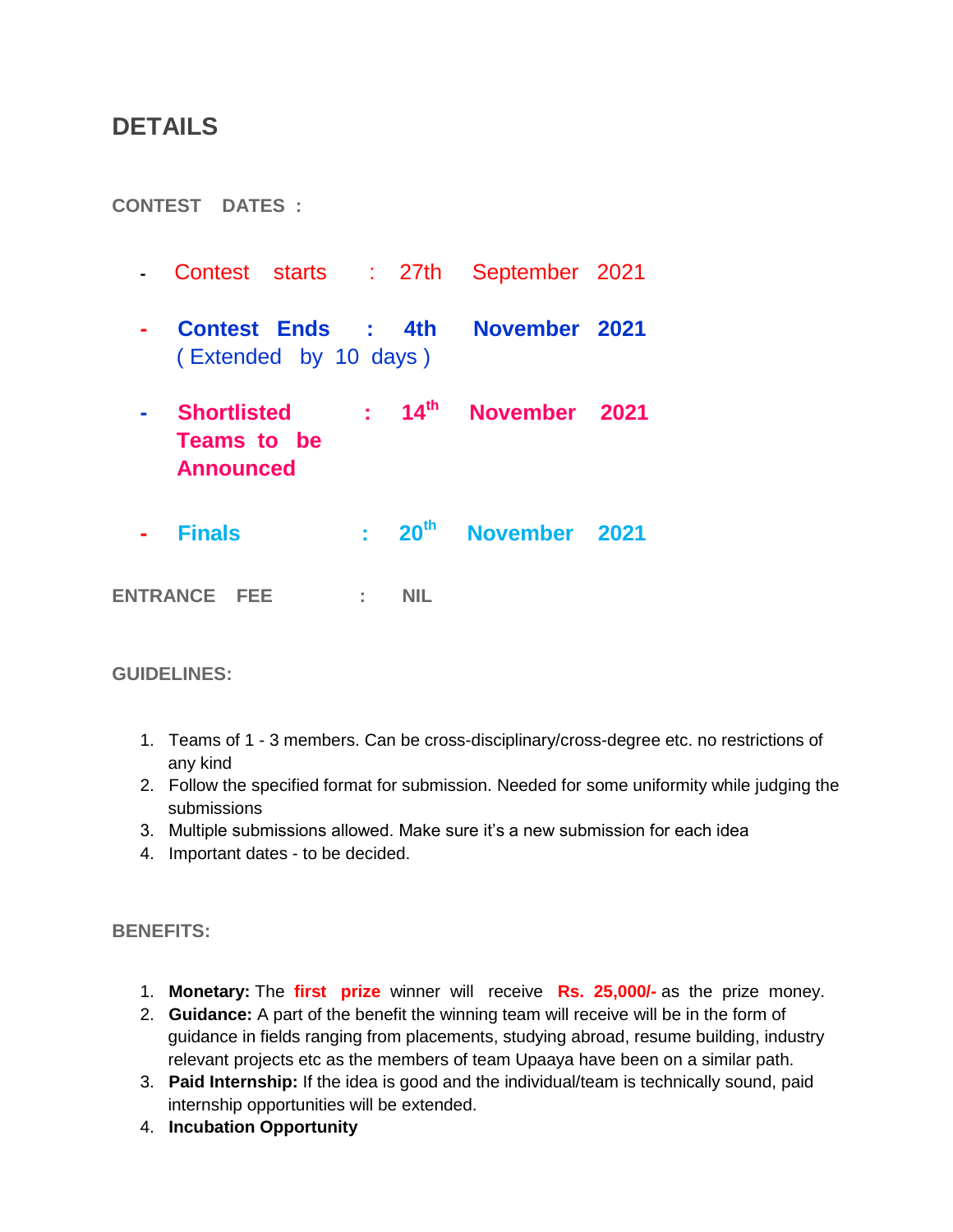#### **EVALUATION PROCEDURE :**

#### First Round :

Students Presentation to be shared with the expert committee Top 10 or 12 teams will be shortlisted by the committee

#### Finals :-

Shortlisted teams will get the mail from the conveners about the date and time of their presentation ( Finals ).

Student teams are expected to make a presentation for 5 to 7 minutes The teams have to handle Q & A.

Based on Judgement Metrics (given below), the  $1<sup>st</sup>$  prize winner(team), to be decided by the expert committee

## **JUDGEMENT METRICS**

| 1. How impactful is the idea in solving the problem<br>or an aspect of the problem (Impact) $\rightarrow$                                        | <b>25%</b> |
|--------------------------------------------------------------------------------------------------------------------------------------------------|------------|
| 2. The clarity the team has in terms of what might<br>be needed in taking the idea to fruition<br>(Clarity, technical feasibility) $\rightarrow$ | 25%        |
|                                                                                                                                                  |            |
| 3. Product Innovation $\rightarrow$                                                                                                              | <b>25%</b> |
| 4. Market research analysis $\rightarrow$                                                                                                        | 15%        |
| 5. Financial feasibility $\rightarrow$                                                                                                           | 10%        |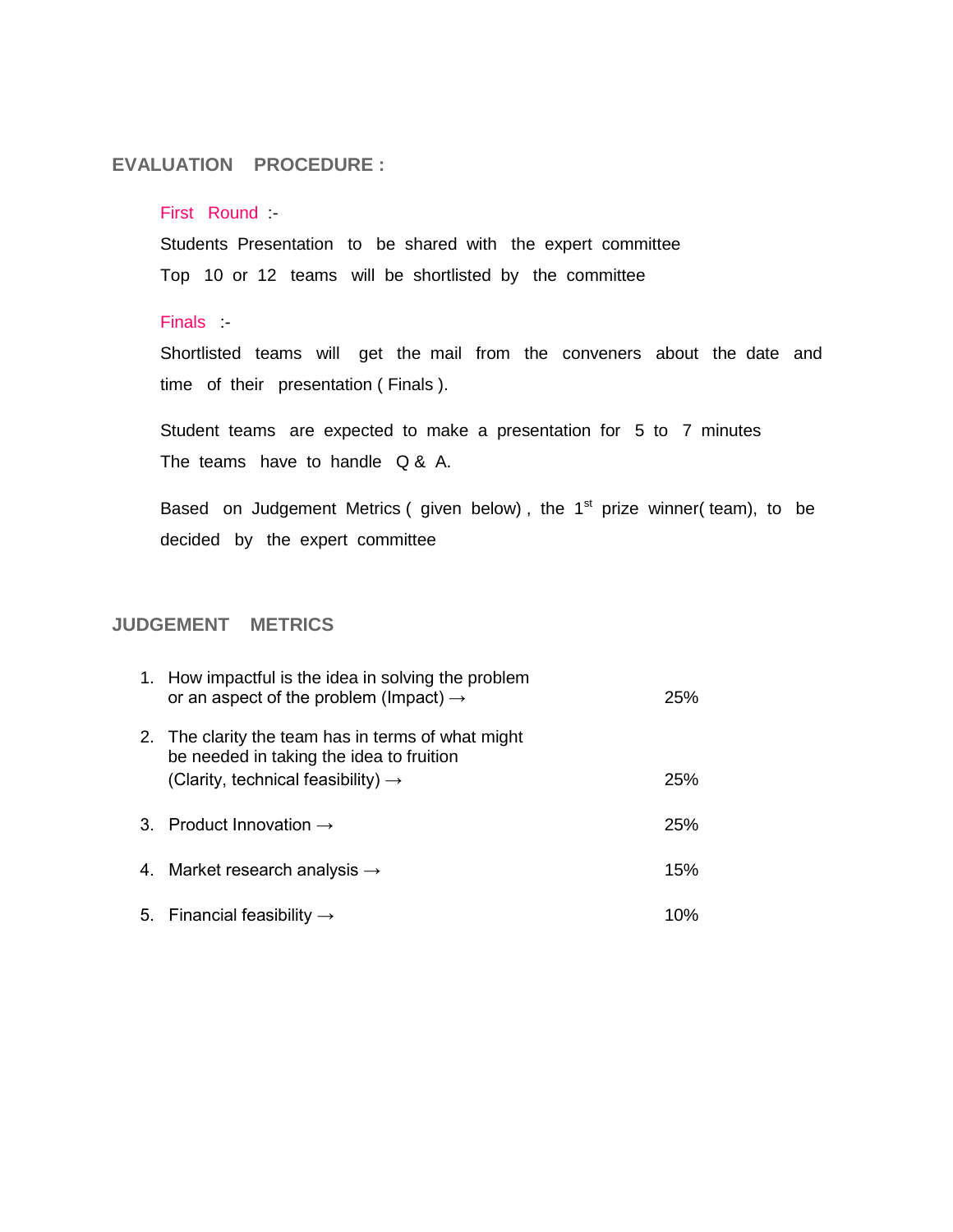## **Expert Committee**

Committee to have the following members

- 1) Mr. Ankit UPAAYA, USA
- 2) Ms. Brahanya UPAAYA , USA
- 3) Ms. Aparajita UPAAYA, USA

Technology Marketing / Digital Marketing - Faculty of VITBS

- 4) Dr. Sudarsanam. S. K
- 5) Dr. Thangaraja Arumugam

Faculty of SCOPE

- 6) Dr. S. Harini
- 7) Dr. Manas Ranjan Prusty

Artificial Intelligence

- 8) Dr. Athif Shah , CEO ABE Semiconductor
- 9) Mr. Anay Majee of INTEL

Agriculture Track

10) Dr. Siti , HoD , University Putra, Malaysia

Health Track

11) Mr. Raghuram Lanka, Product Head , Digital Healthcare at Jio 12) Mr. Dayanidhi Krishna , VP, Afford Medical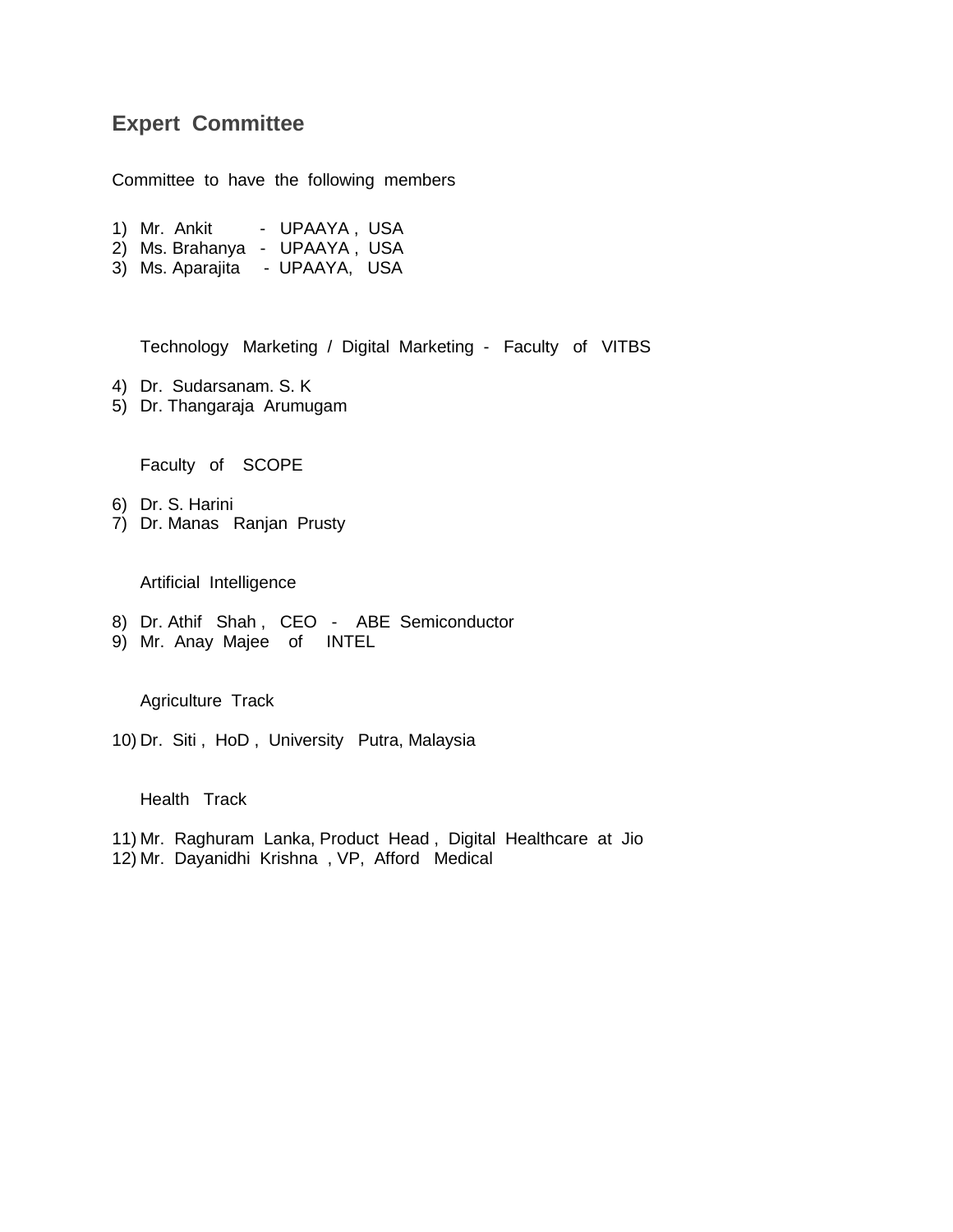## **SUBMISSION**

### **TEMPLATE FOR SUBMISSION :**

#### **Section 1:**

**Title** Team Name Team Members name and registration numbers , Mobile Numbers **Vertical** 

#### **Section 2:**

Describe your idea and the need for the idea

- Include the problem statement
- Include some statistics and numbers to substantiate the need

Describe your approach to solve the problem discussed previously

- This section will include an overview of your proposed solution. After reading this section we aim to get a birds-eye-view of your proposed solution. Avoid getting into implementation details, rather present a broader picture.

For example: Instead of saying "We will use BERT to tokenize the input in the backend for language translation which will be fed to the front-end via the view layer….", you could simply say "we will have a language translation mechanism….", save the details for the next section.

## **Section 3:**

### **Technical**

#### **details:**

- This section will include a more detailed description of the various parts of the approach you discussed in the previous section. You can include block/flow diagrams to explain the parts of your solutions. Explain your design
- Include the tools/technologies/algorithms that you would use as a part of your solution
- Include any other detail you think would be relevant for clarification

After reading this section, we aim to know if the team has some idea of the path that we may have to take to get into prototyping stage. This section is more open ended. Do not constrain yourself to only what is mentioned. Feel free to include any other details.